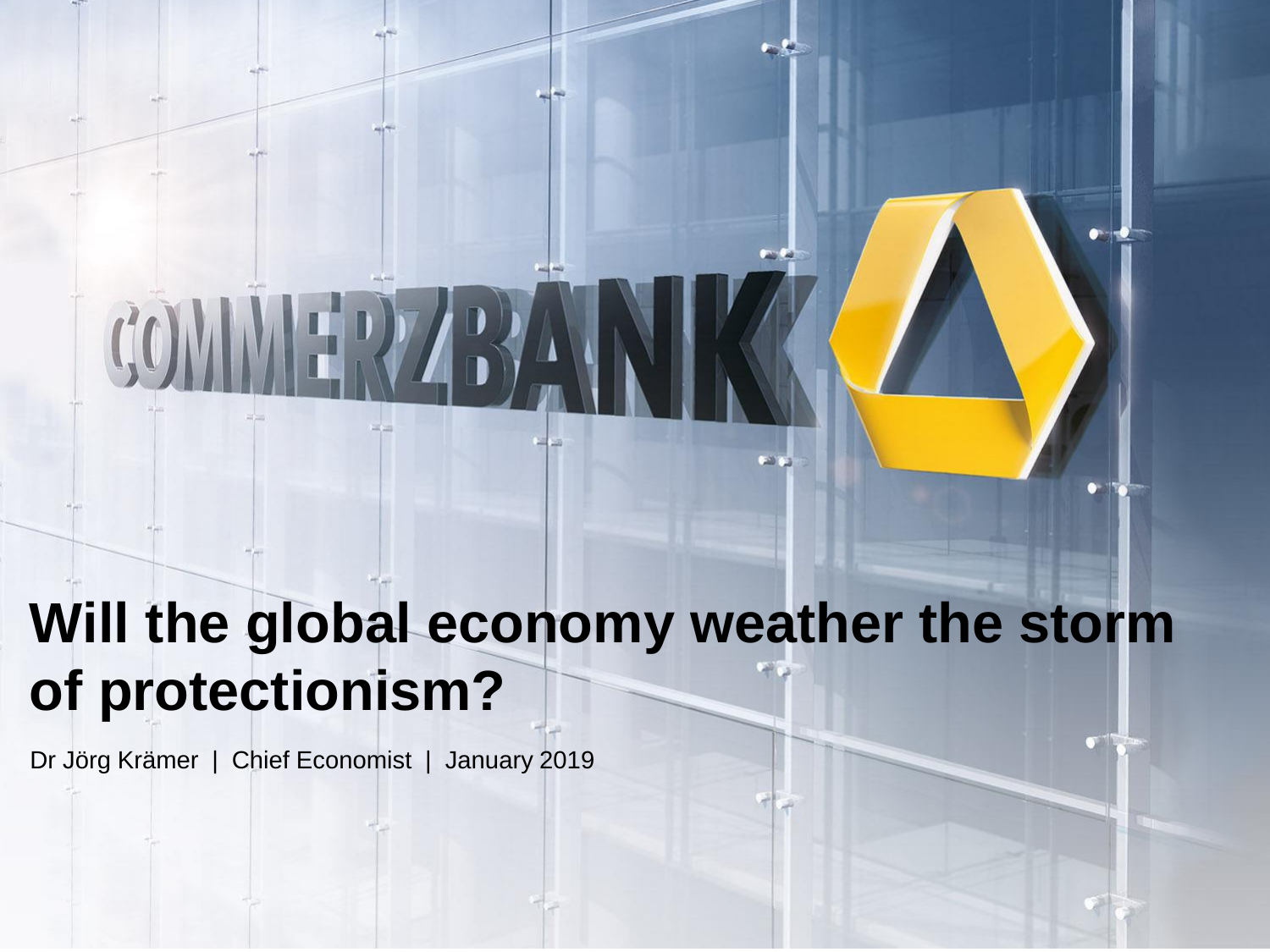

#### **Main views**

- Protectionism: More than Trump's trade war against China
- USA: No recession
- China: Stimulus package to counter trade war
- **Eurozone: Suffering indirectly from the trade war**
- ECB: No rate hike in 2019
- Market outlook: Asset price inflation not yet over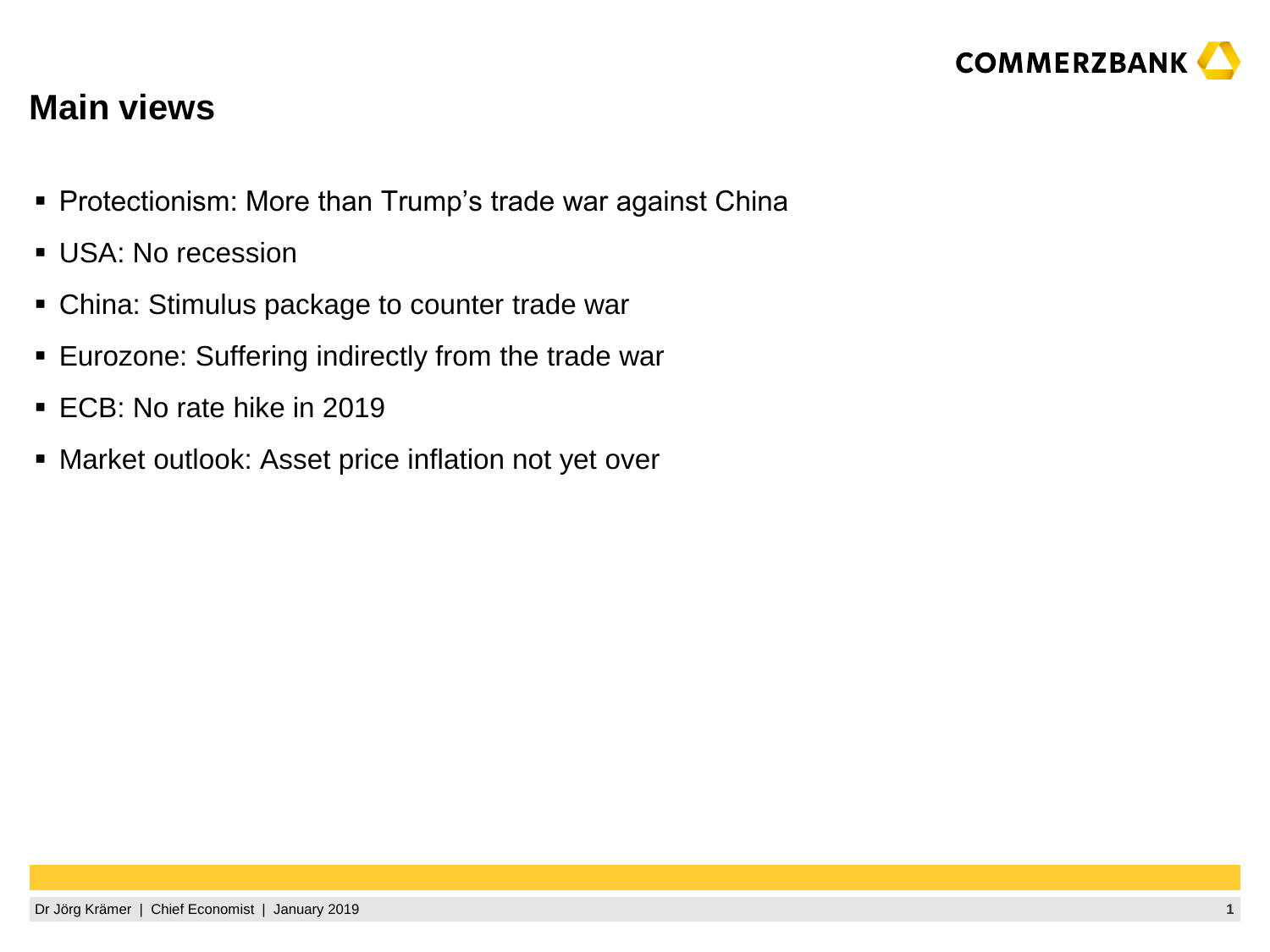

### **Protectionism: Towards a decade of globalisation**

World trade (sum of exports and imports of goods and services) as a percentage of GDP, 2017 estimated

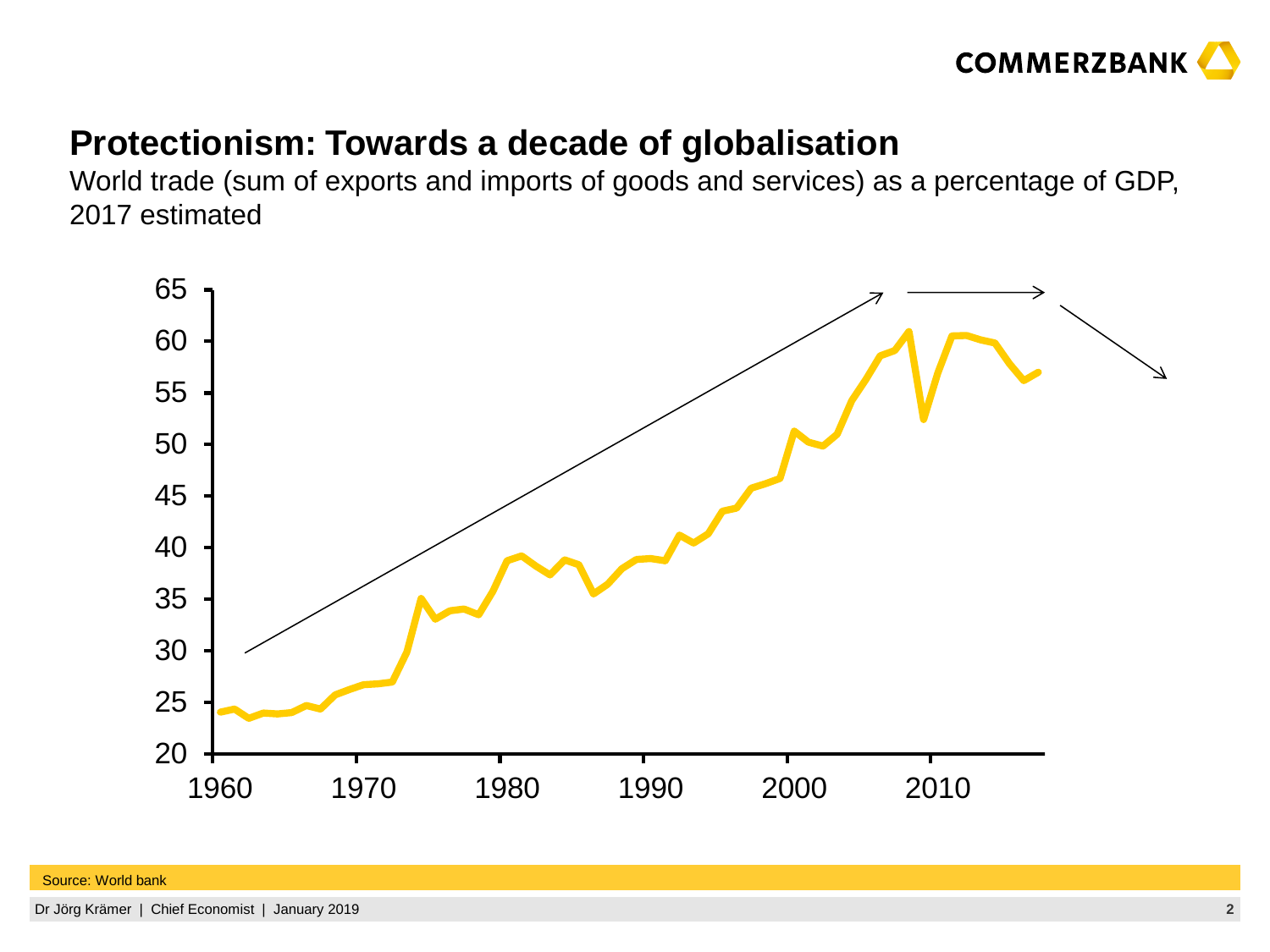

# **Protectionism: It's not only Trump**

- Great financial crisis perceived as market failure
- There are also losers of globalisation
- Anti-establishment movements are against free trade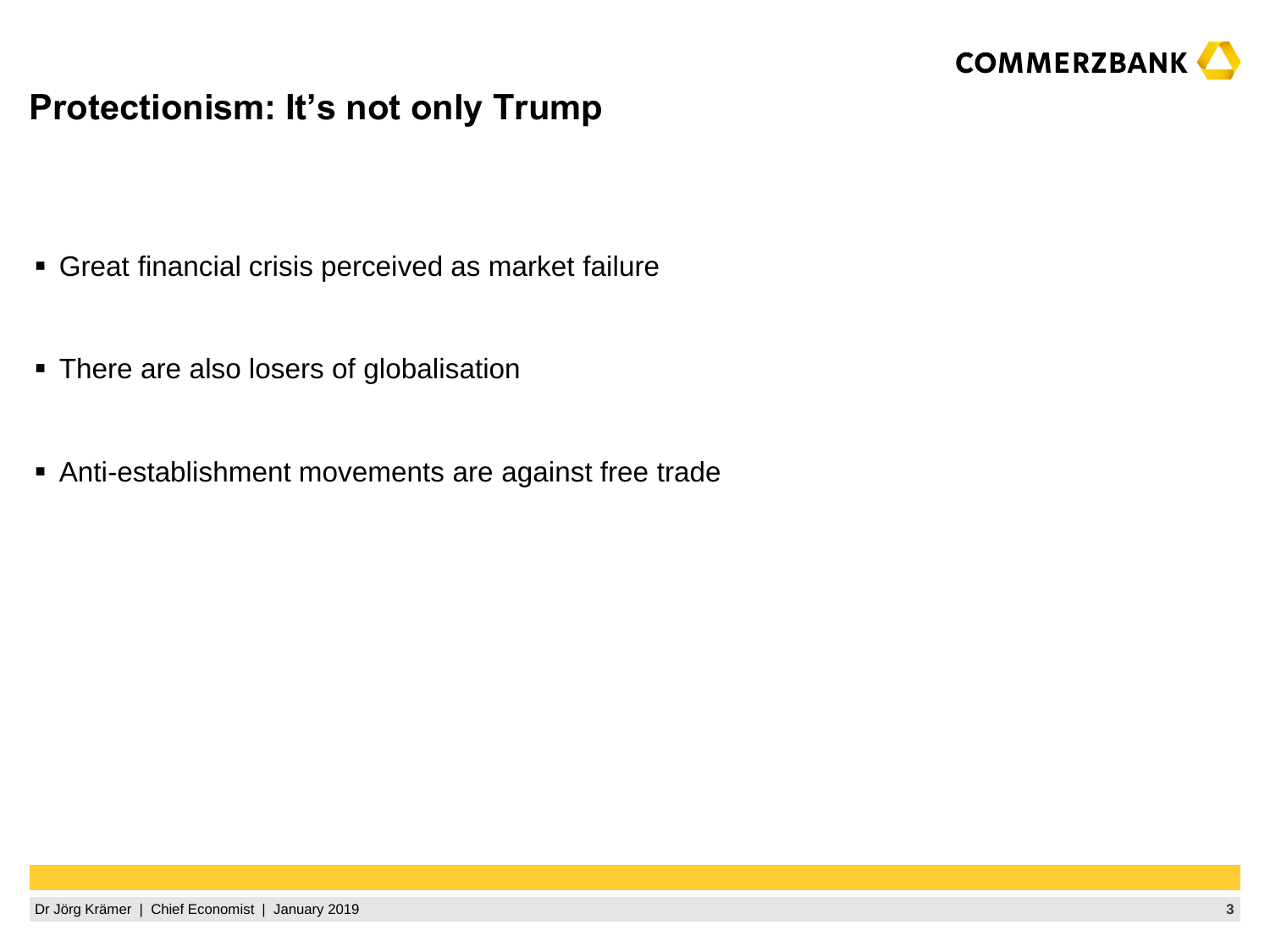

### **Protectionism: Where do we stand?**

- NAFTA: Survived
- US-EU trade relationship: Ceasefire
- US-China trade relationship: Little room for compromises
- **Brexit: 2<sup>nd</sup> referendum or hard Brexit**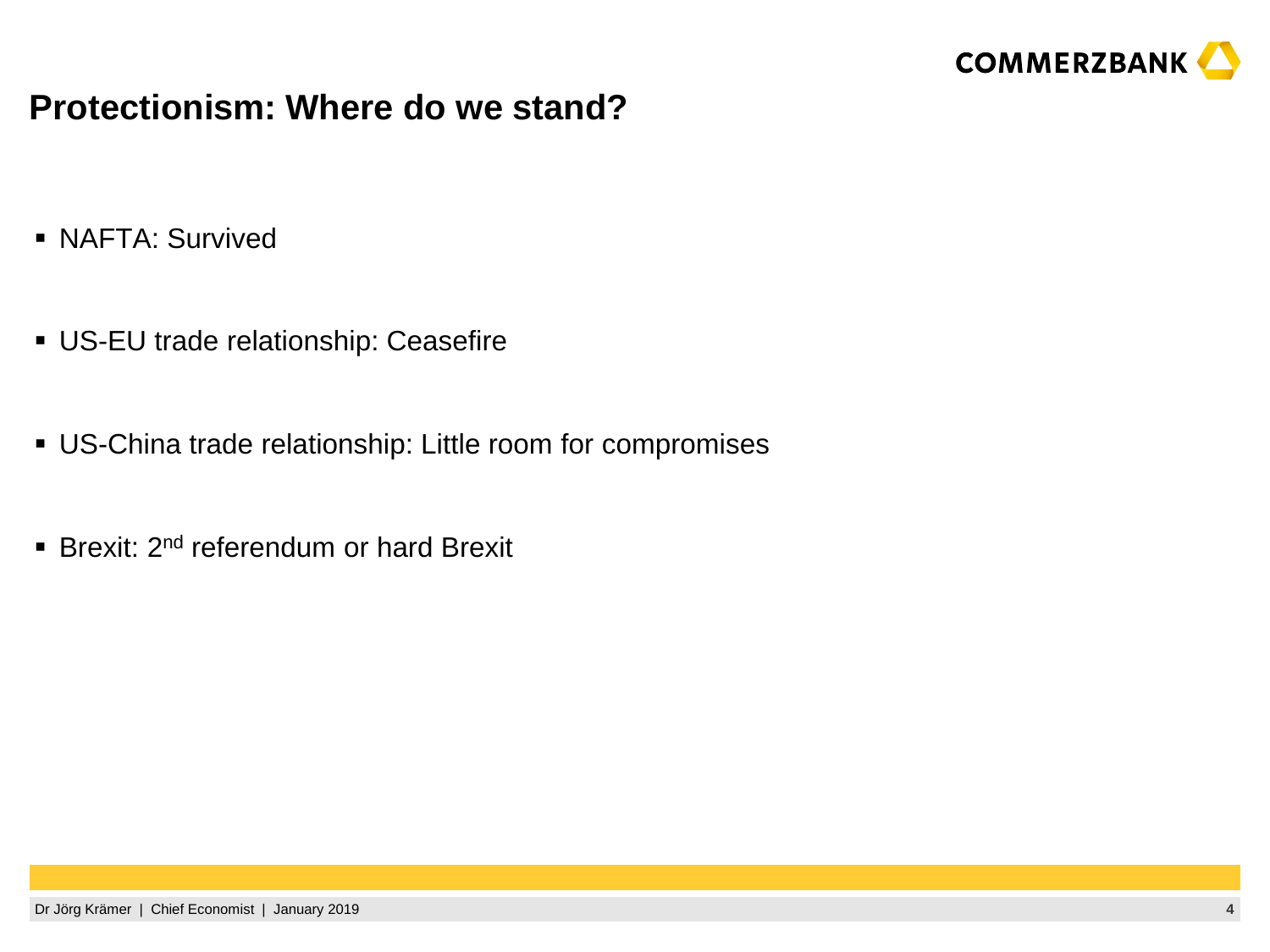

#### **USA: No recession**

- Protectionism also harms US
- **-** Less growth
	- Fiscal stimulus to abate in 2019
	- **Higher Fed rates**
- **But no recession** 
	- No inflation problem
	- No real-estate bubble
	- No debt bubble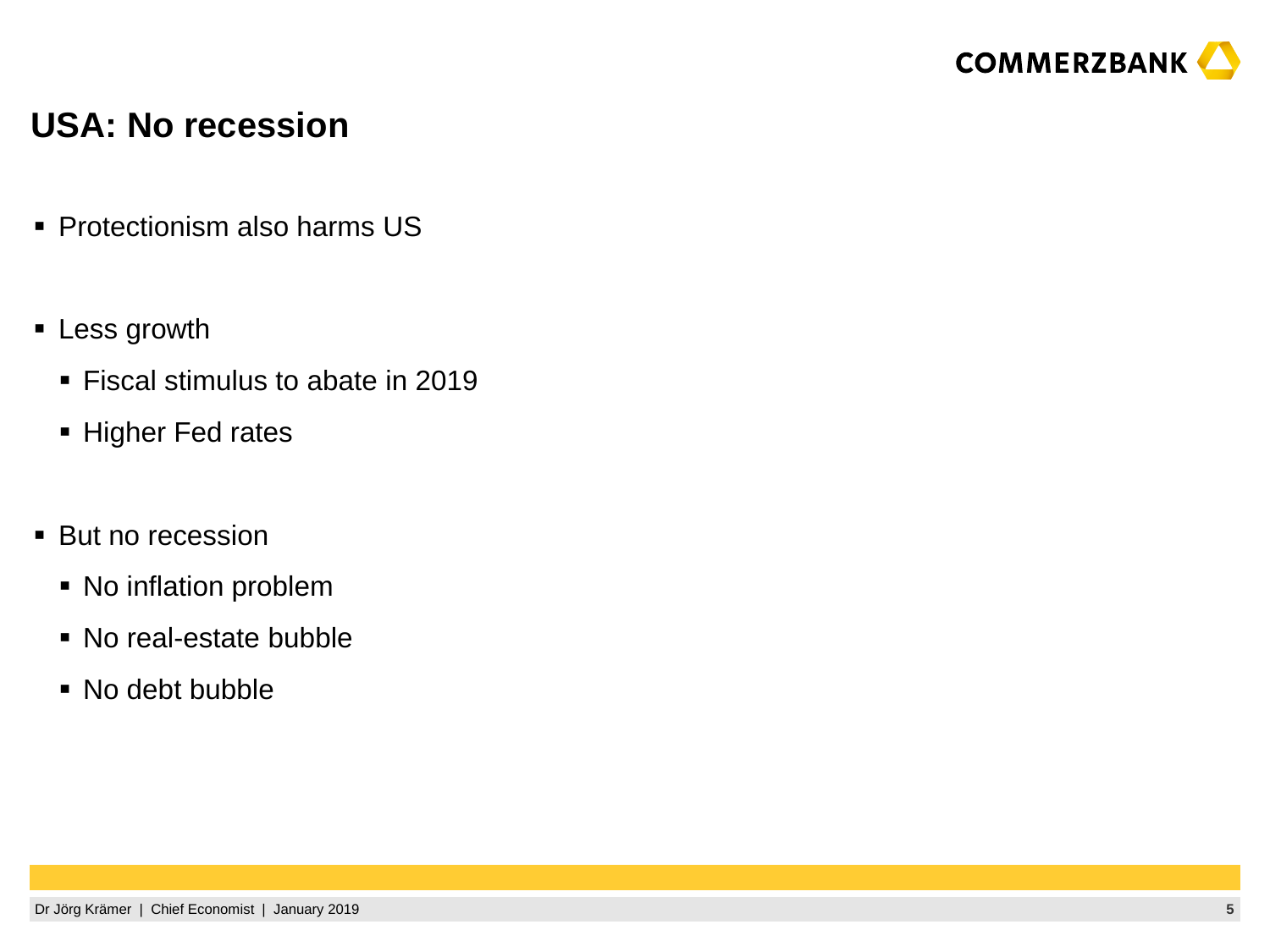

### **USA: Inverted yield curves often do not cause recessions**

Yield spread between ten and two year US Treasuries, in percentage points; recessions according to National Bureau of Economic Research (NBER)

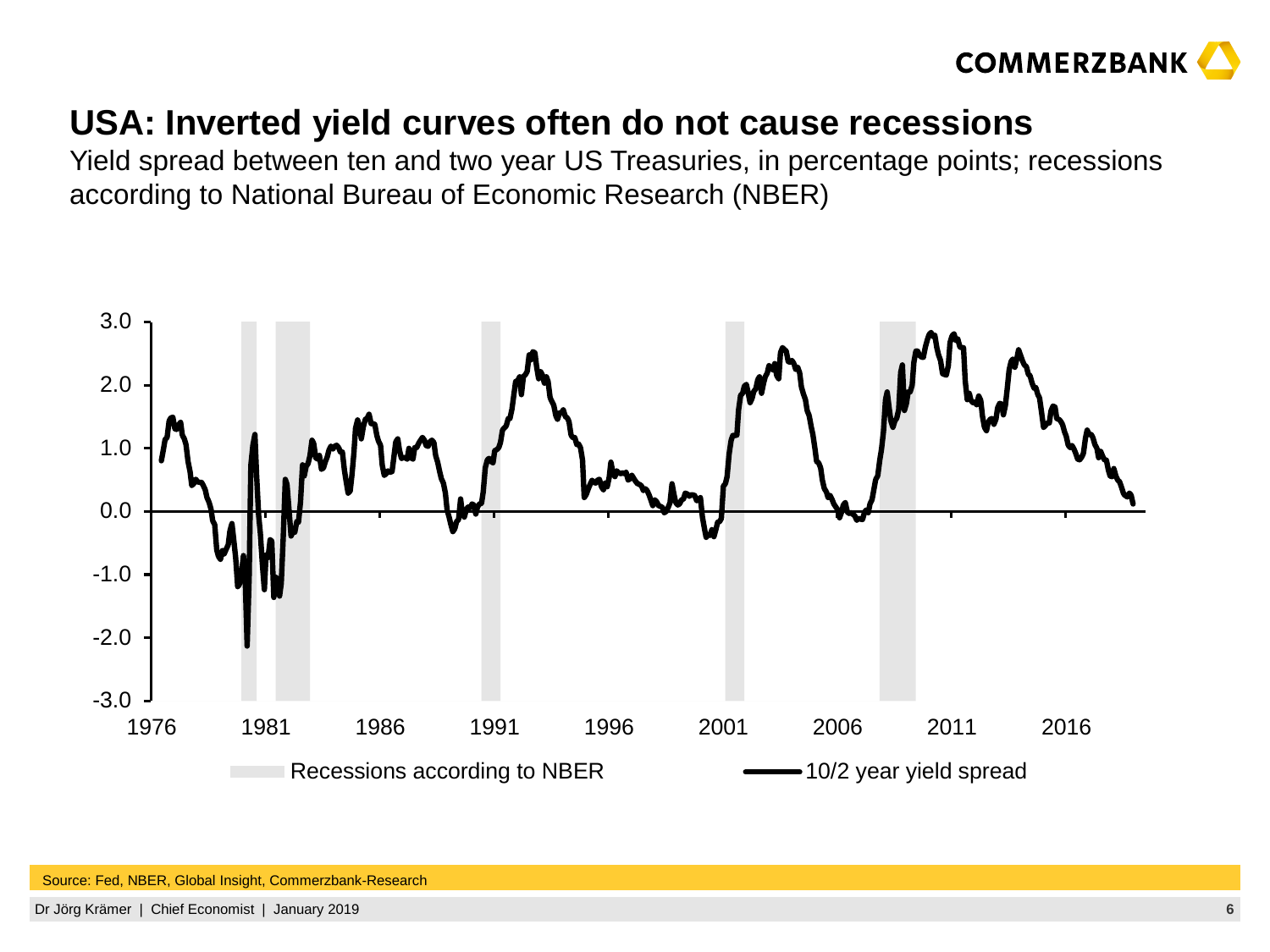

### **China to counter trade war impact**

- Tax cuts
- Minimum reserve requirements for banks cut
- House prices to rise faster
- **EX Corporates allowed to borrow more**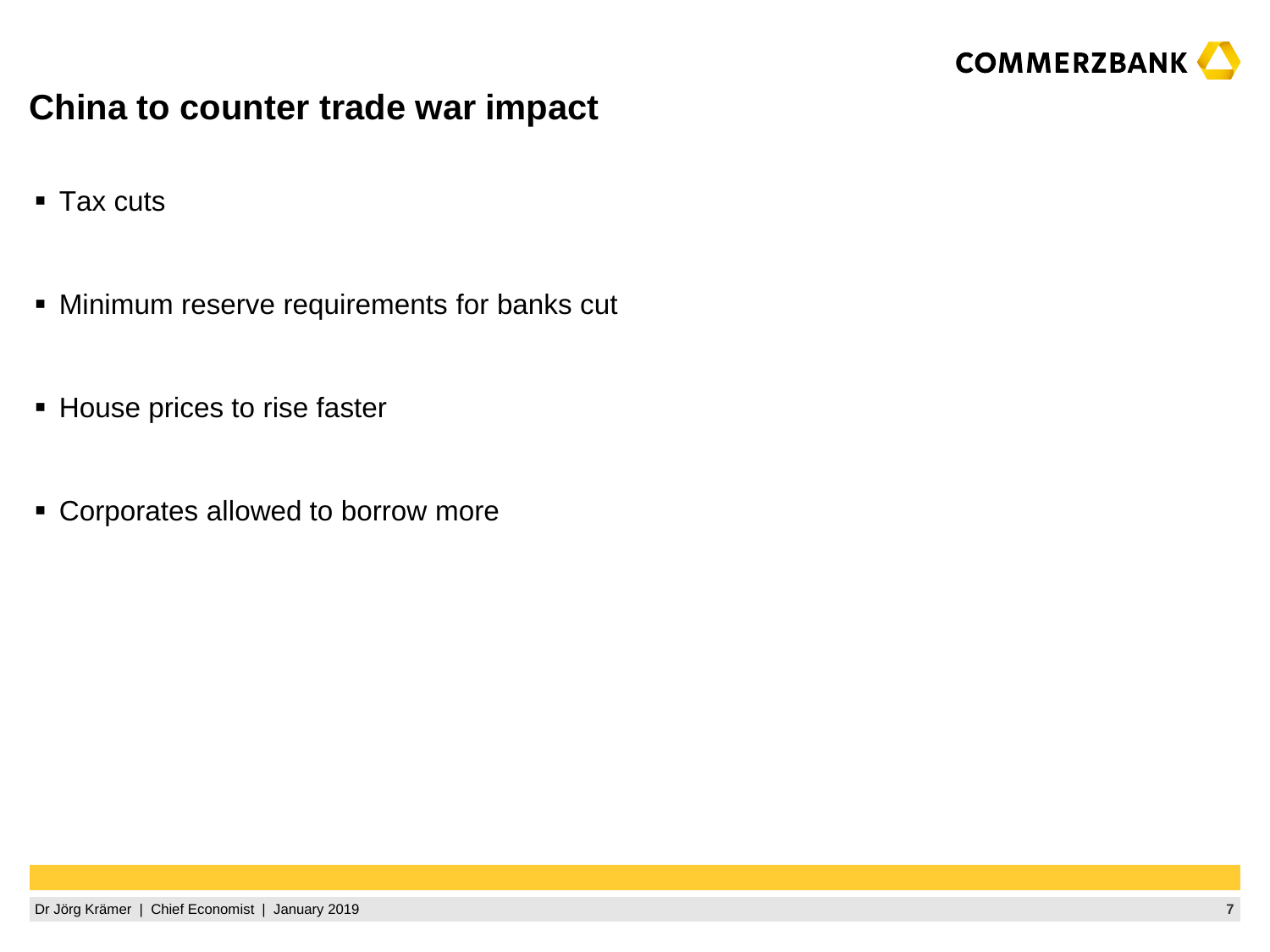

### **China: Firms allowed to borrow more again**

Debt of non-financial corporations, in % of GDP

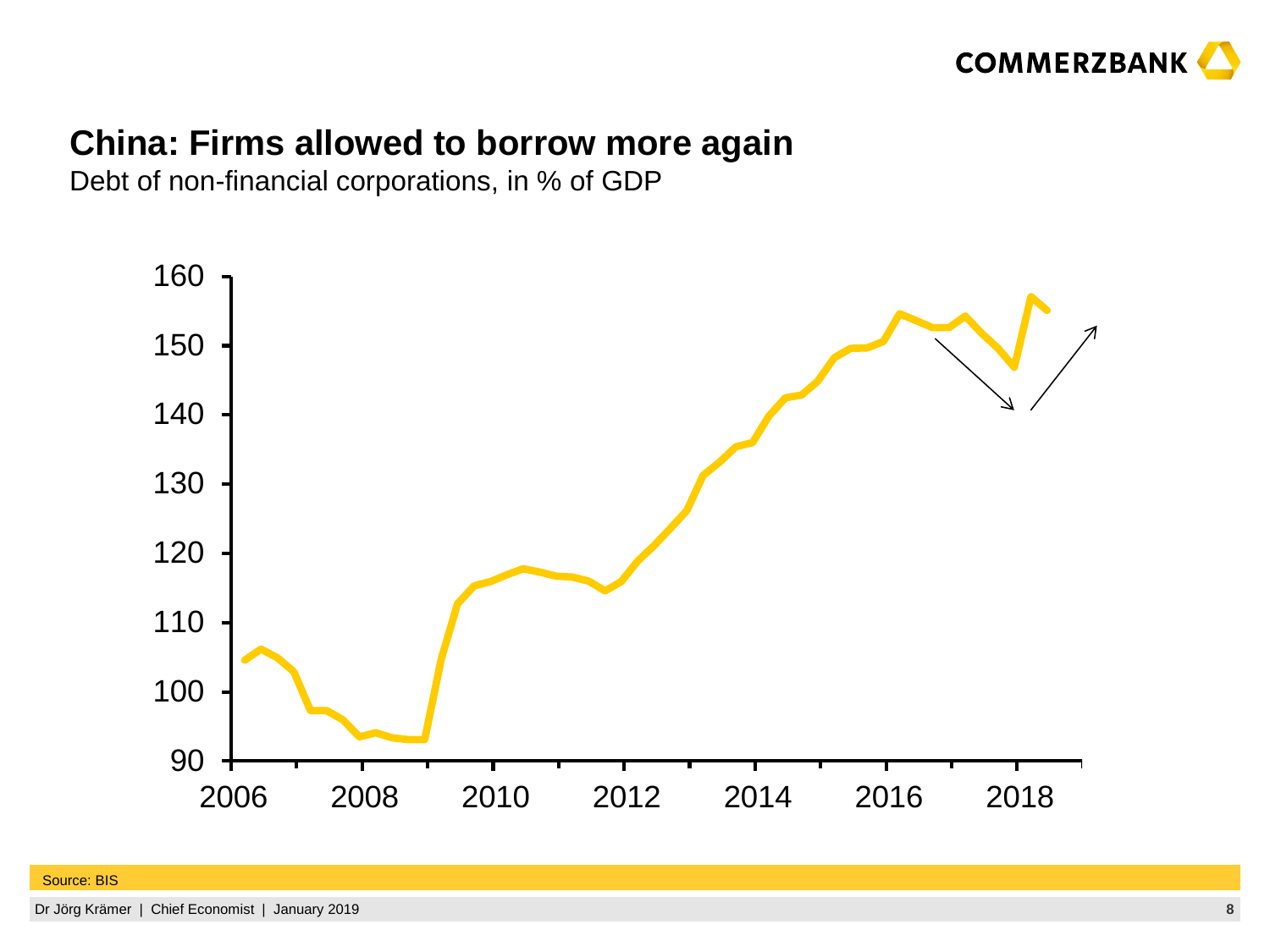

### **Eurozone: Exports to China with less momentum**

Eurozone exports to China, real, in % year-on-year

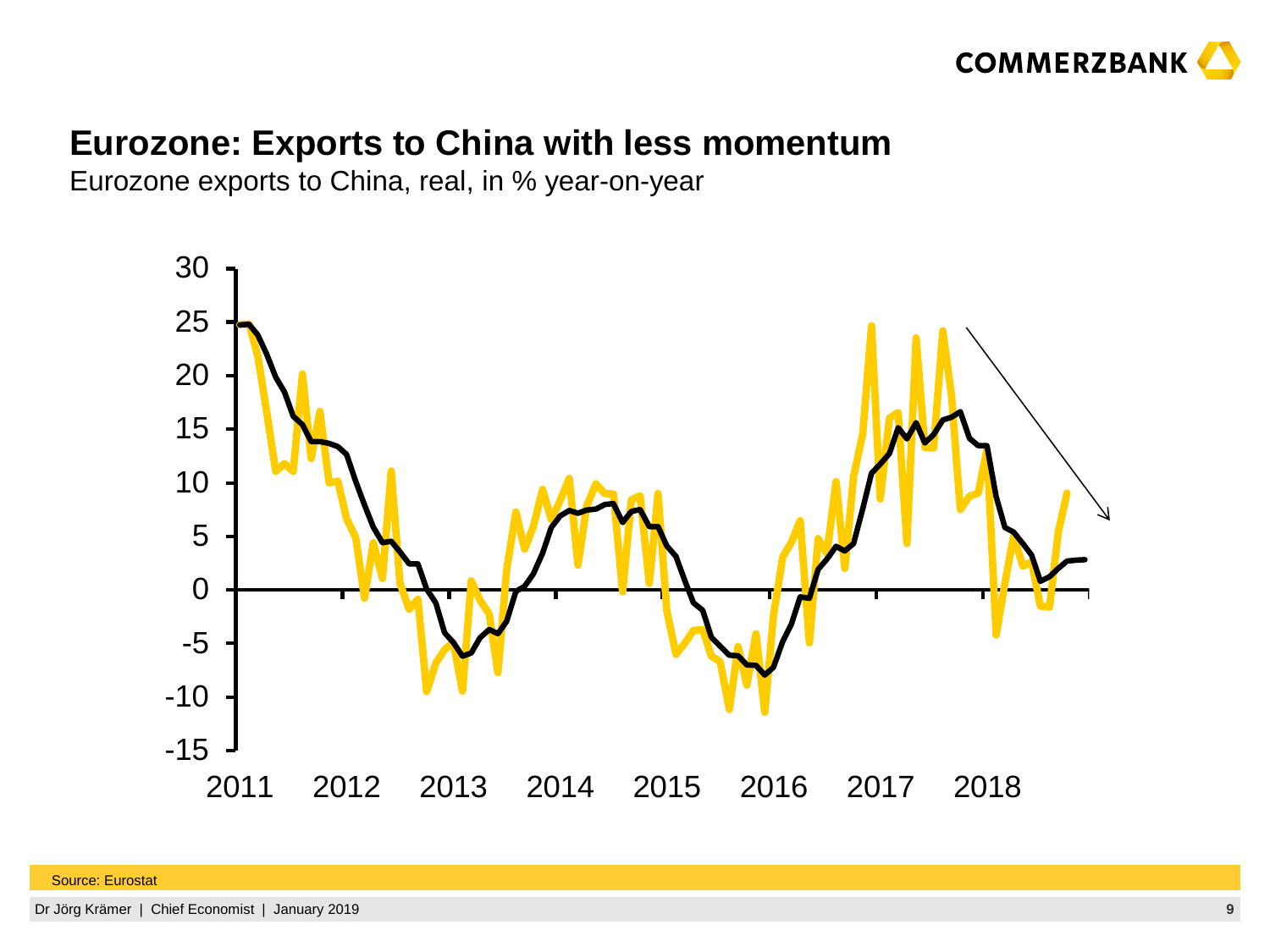

#### **ECB: No real exit**

- **Bonds that mature will be reinvested for a long time to come**
- **Discussion about a permanent big ECB balance sheet**
- ECJ diluted 33% issuer limit
- **New TLTROs**
- No rate hike in 2019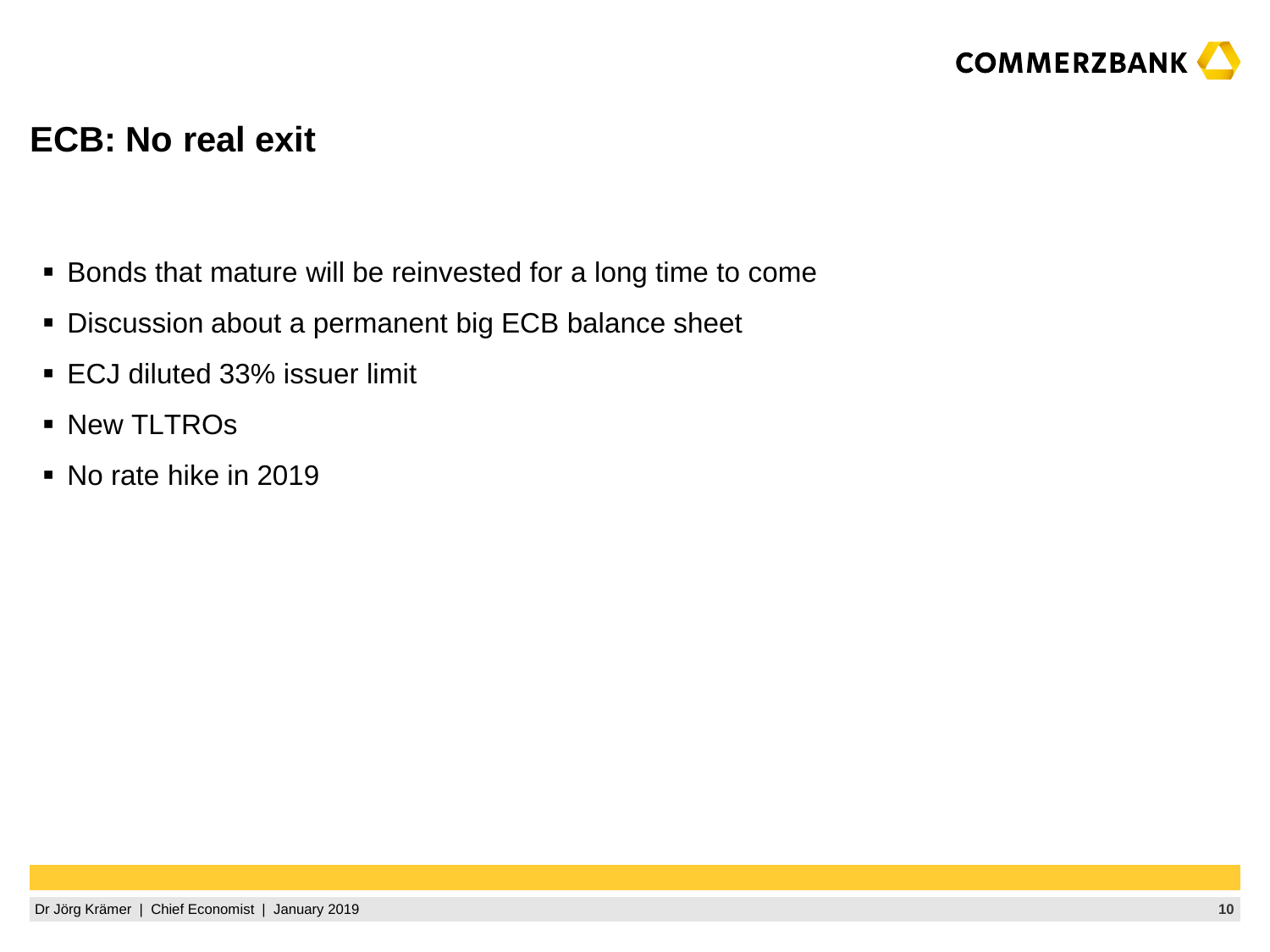

#### **Market implications**

- **Bund yields: side-ways trend**
- **Euro corporate bonds: Spread widening not yet over**
- **EUR-USD: Upwards in the medium term**
- **EUR-GBP: Hostage of Brexit**
- **DAX: Recovery in the medium-term**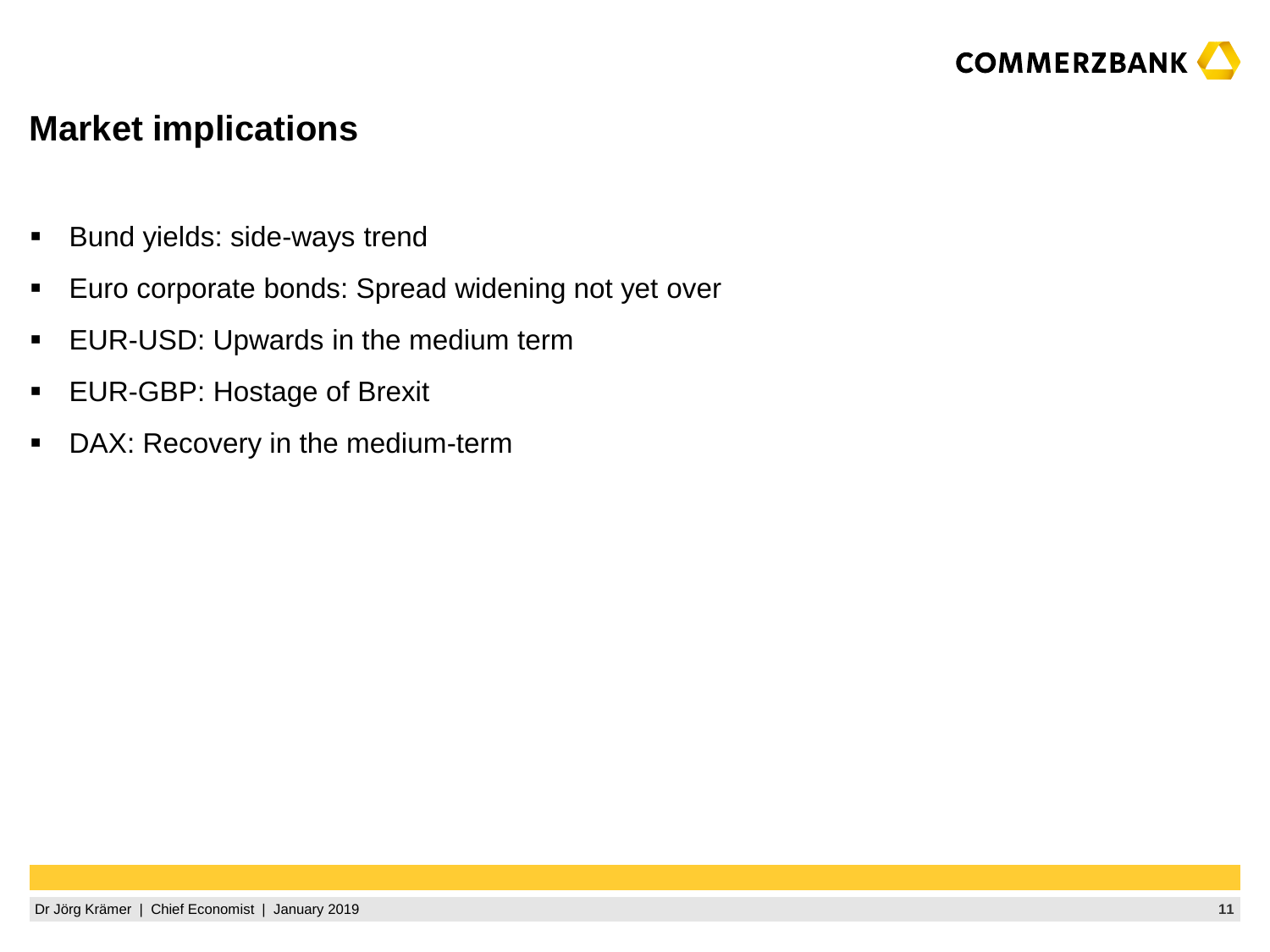

# **ECB has massively lowered the term premium**

10-year term premium, in percentage points



Dr Jörg Krämer | Chief Economist | January 2019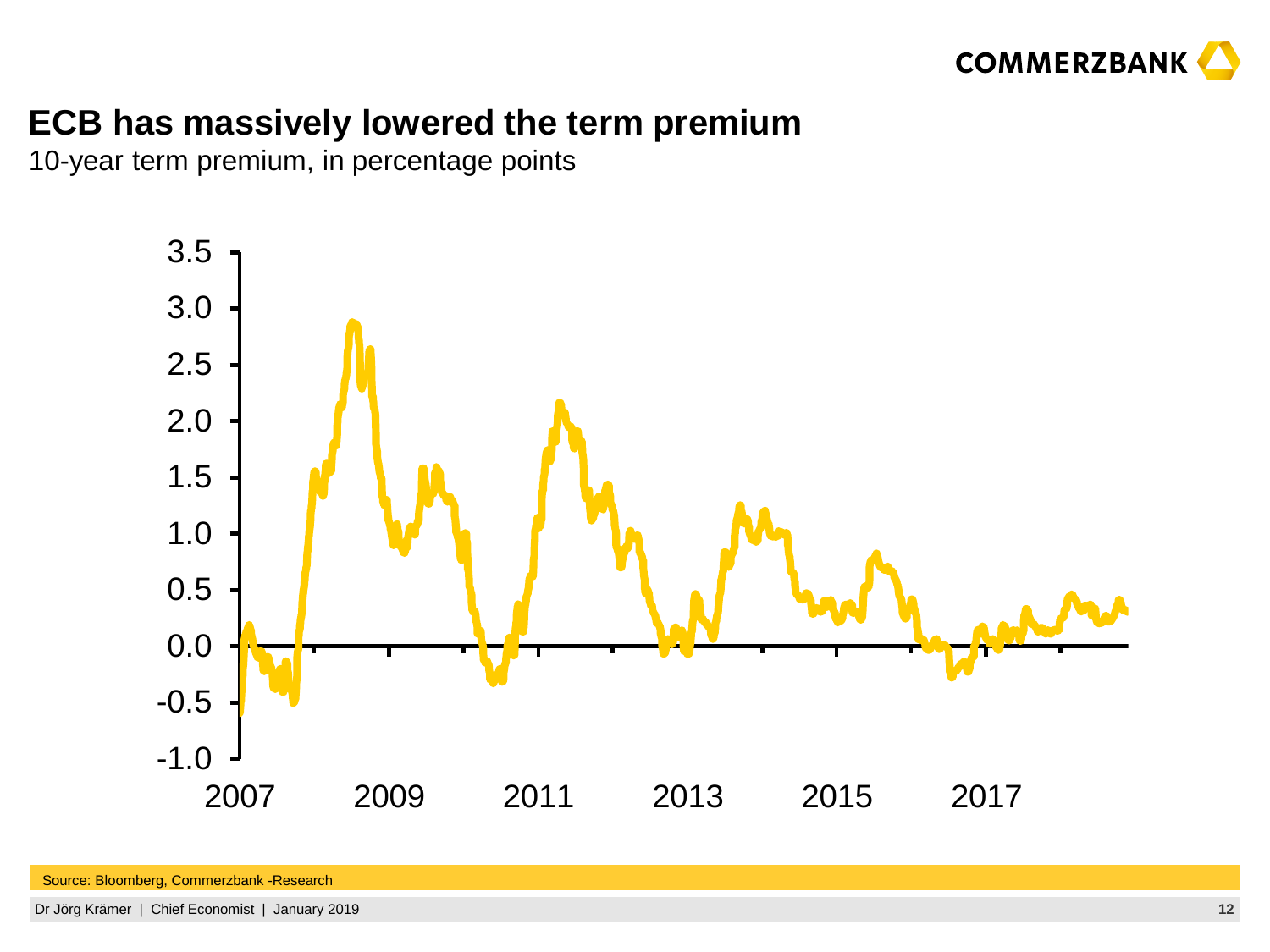# **Disclaimer**



In accordance with ESMA MAR requirements this report was completed 22.01.2019, 09:00 CET and disseminated 22.01.2019, 09:30 CET.

This document has been created and published by the Research department within the Corporate Clients division of Commerzbank AG, Frankfurt/Main or Commerzbank's branch offices mentioned in the document. Commerzbank AG is a provisionally registered swap dealer with the CFTC.

If this report includes an analysis of one or more equity securities, please note that the author(s) certify that (a) the views expressed in this report accurately reflect their personal views; and (b) no part of **their compensation was, is, or will be directly or indirectly related to the specific recommendation(s) or views expressed by them contained in this document. The research analyst(s) named on this report are not registered / qualified as research analysts with FINRA. Such research analyst(s) may not be associated persons of Commerz Markets LLC and therefore may not be subject to FINRA Rule 2241 restrictions on communications with a subject company, public appearances and trading securities held by a research analyst account.**

It has not been determined in advance whether and in what intervals this document will be updated. Unless otherwise stated current prices refer to the most recent trading day's closing price or spread which may fluctuate.

#### **Conflicts of interest:**

Disclosures of potential conflicts of interest relating to Commerzbank AG, its affiliates, subsidiaries (together "Commerzbank") and its relevant employees with respect to the issuers, financial instruments and/or securiti forming the subject of this document valid as of the end of the month prior to publication of this document<sup>\*</sup>:

Please refer to the following link for disclosures on companies included in compendium reports or disclosures on any company covered by Commerzbank analysts:

<http://research.commerzbank.com/web/commerzbank-research-portal/public-page/disclosures>\*

\* Updating this information may take up to ten days after month end.

#### **Disclaimer**

This document is for information purposes only and does not take into account specific circumstances of any recipient. The information contained herein does not constitute the provision of investment advice. It is not intended to be and should not be construed as a recommendation, offer or solicitation to acquire, or dispose of, any of the financial instruments and/or securities mentioned in this document and will not form the basis or part of any contract or commitment whatsoever. Investors should seek independent professional advice and draw their own conclusions regarding suitability of any transaction including the economic benefits, risks, legal, regulatory, credit, accounting and tax implications.

The information in this document is based on public data obtained from sources believed by Commerzbank to be reliable and in good faith, but no representations, guarantees or warranties are made by Commerzbank with regard to accuracy, completeness or suitability of the data. Commerzbank has not performed any independent review or due diligence of publicly available information regarding an unaffiliated reference asset or index. The opinions and estimates contained herein reflect the current judgement of the author(s) on the date of this document and are subject to change without notice. The opinions do not necessarily correspond to the opinions of Commerzbank. Commerzbank does not have an obligation to update, modify or amend this document or to otherwise notify a reader thereof in the event that any matter stated herein, or any opinion, projection, forecast or estimate set forth herein, changes or subsequently becomes inaccurate.

This communication may contain trading ideas where Commerzbank may trade in such financial instruments with customers or other counterparties. Any prices provided herein (other than those that are identified as being historical) are indicative only, and do not represent firm quotes as to either size or price. The past performance of financial instruments is not indicative of future results. No assurance can be given that any financial instrument or issuer described herein would yield favourable investment results. Any forecasts or price targets shown for companies and/or securities discussed in this document may not be achieved due to multiple risk factors including without limitation market volatility, sector volatility, corporate actions, the unavailability of complete and accurate information and/or the subsequent transpiration that underlying assumptions made by Commerzbank or by other sources relied upon in the document were inapposite.

Commerzbank and or its affiliates may act as a market maker in the instrument(s) and or its derivative that has been mentioned in our research reports. Employees of Commerzbank and or its affiliates may provide written or oral commentary, including trading strategies, to our clients and business units that may be contrary to the opinions conveyed in this research report. Commerzbank may perform or seek to perform investment banking services for issuers mentioned in research reports.

Neither Commerzbank nor any of its respective directors, officers or employees accepts any responsibility or liability whatsoever for any expense, loss or damages arising out of or in any way connected with the use of all or any part of this document.

Commerzbank may provide hyperlinks to websites of entities mentioned in this document, however the inclusion of a link does not imply that Commerzbank endorses, recommends or approves any material on the linked page or accessible from it. Commerzbank does not accept responsibility whatsoever for any such material, nor for any consequences of its use.

This document is for the use of the addressees only and may not be reproduced, redistributed or passed on to any other person or published, in whole or in part, for any purpose, without the prior, written consent of Commerzbank. The manner of distributing this document may be restricted by law or regulation in certain countries, including the United States. Persons into whose possession this document may come are required to inform themselves about and to observe such restrictions. By accepting this document, a recipient hereof agrees to be bound by the foregoing limitations.

#### **Additional notes to readers in the following countries:**

Germany: Commerzbank AG is registered in the Commercial Register at Amtsgericht Frankfurt under the number HRB 32000. Commerzbank AG is supervised by both the German regulator, Bundesanstalt für Finanzdienstleistungsaufsicht (BaFin), Graurheindorfer Strasse 108, 53117 Bonn, Marie-Curie-Strasse 24-28, 60439 Frankfurt am Main and the European Central Bank, Sonnemannstrasse 20, 60314 Frankfurt am Main, Germany.